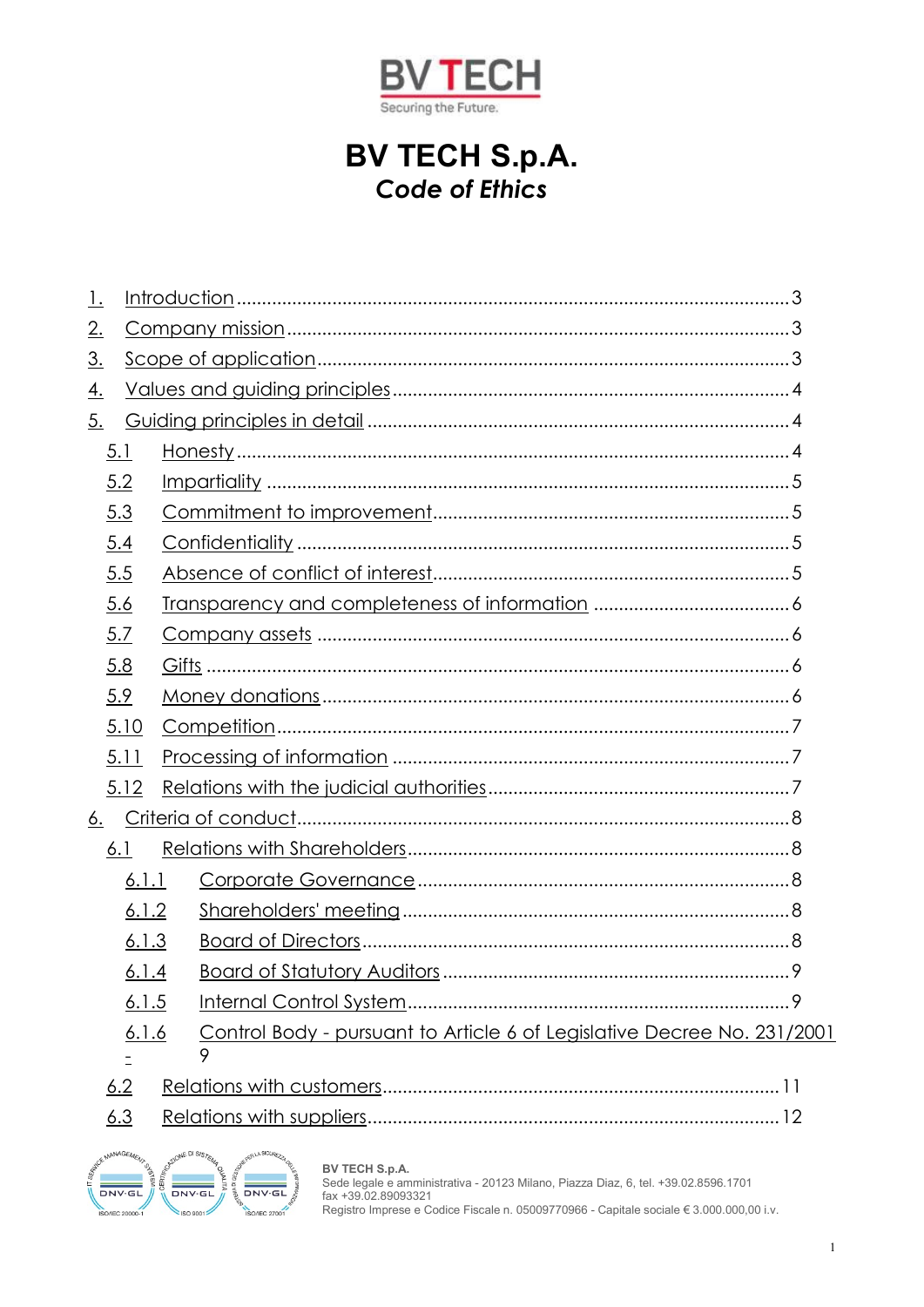

<span id="page-1-0"></span>

| 6.4<br>6.5<br>6.6 |  |
|-------------------|--|



**BV TECH S.p.A.** Sede legale e amministrativa - 20123 Milano, Piazza Diaz, 6, tel. +39.02.8596.1701 fax +39.02.89093321 Registro Imprese e Codice Fiscale n. 05009770966 - Capitale sociale € 3.000.000,00 i.v.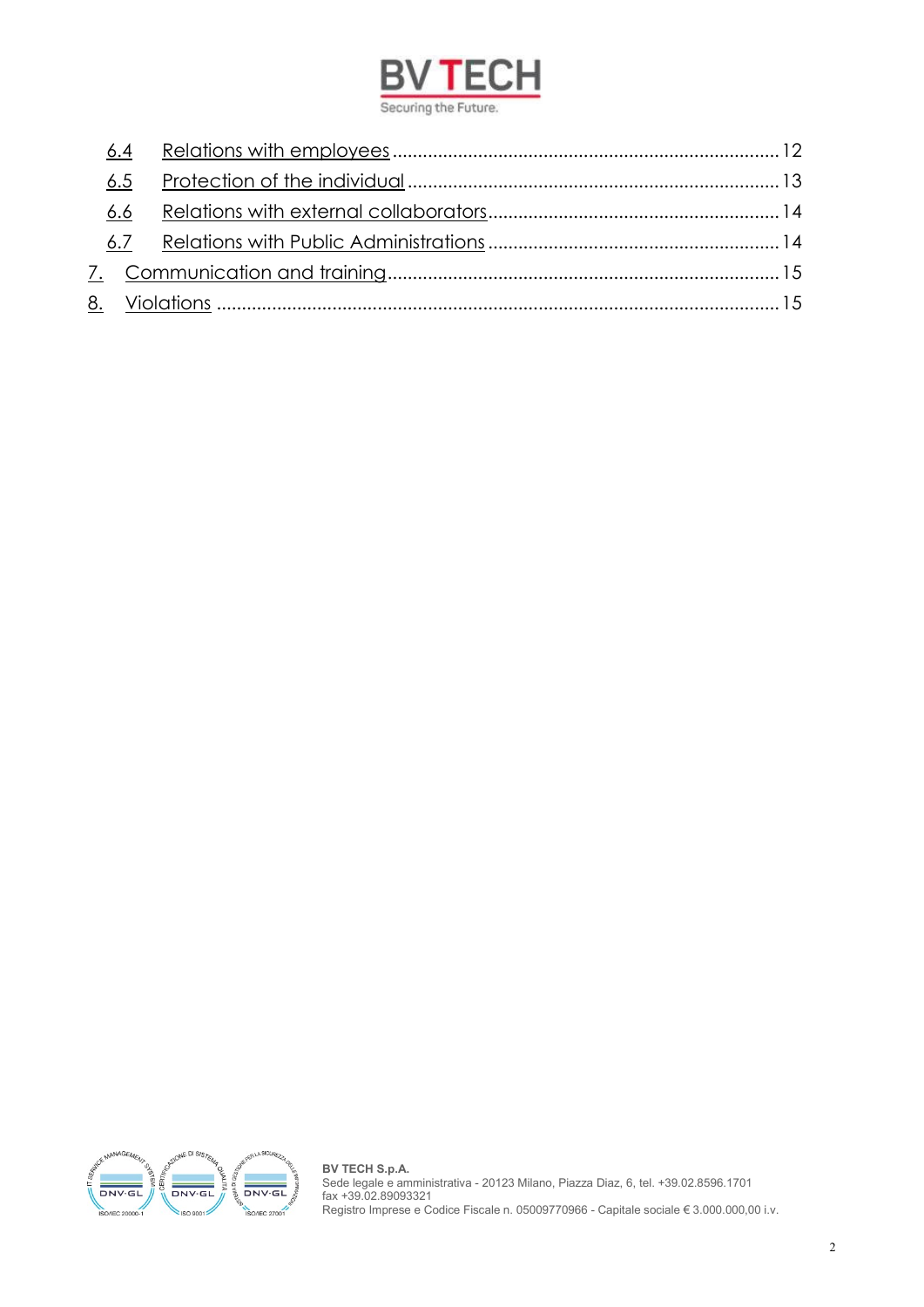

# **Introduction**

This Code of Ethics expresses the set of commitments and responsibilities assumed by BV Tech S.p.A. towards its stakeholders; it contains the rules of conduct through which the principles of deontology are implemented, which enrich the company's decision-making processes and guide its behaviour.

<span id="page-2-0"></span>The Code of Ethics is an integral part of the Organisation Model governed by Legislative Decree 231/2001 and is adopted by resolution of the Board of Directors.

### **Company mission**

On the strength of its experience gained through important achievements alongside leading national and international players, BV Tech S.p.A. operates in various market sectors, pursuing excellence in the offer of its own design services and in the implementation and operational management of complex technological systems, aiming for ever higher quality standards, making the most of its own skills and technological innovation in order to create value for its shareholders, satisfaction for its customers and professional growth for its employees.

BV Tech S.p.A. considers its reputation and credibility an essential resource to be preserved and developed in relation to those who have an interest in the achievement of the company mission.

# <span id="page-2-1"></span>**Scope of application**

This Code is intended for the shareholders, directors, employees and internal and external collaborators of the company as well as third parties and in any case all those who have, or may have, significant relations with the company from which specific or generic legitimate interests derive.

The Code of Ethics constitutes an element of reference for the addressees and is therefore aimed at ensuring that all the activities of BV Tech S.p.A. are carried out in compliance with the Law, with honesty, integrity, correctness and good faith; therefore, all those who work for and with the company are required to know, observe and ensure compliance with the Code within the scope of their own functions and responsibilities.

Any behaviour contrary to the principles and rules of behaviour contained in the Code of Ethics constitutes a breach of the obligations contractually undertaken by those who collaborate with BV Tech S.p.A. in any way and will therefore be sanctioned by the competent company bodies or functions.

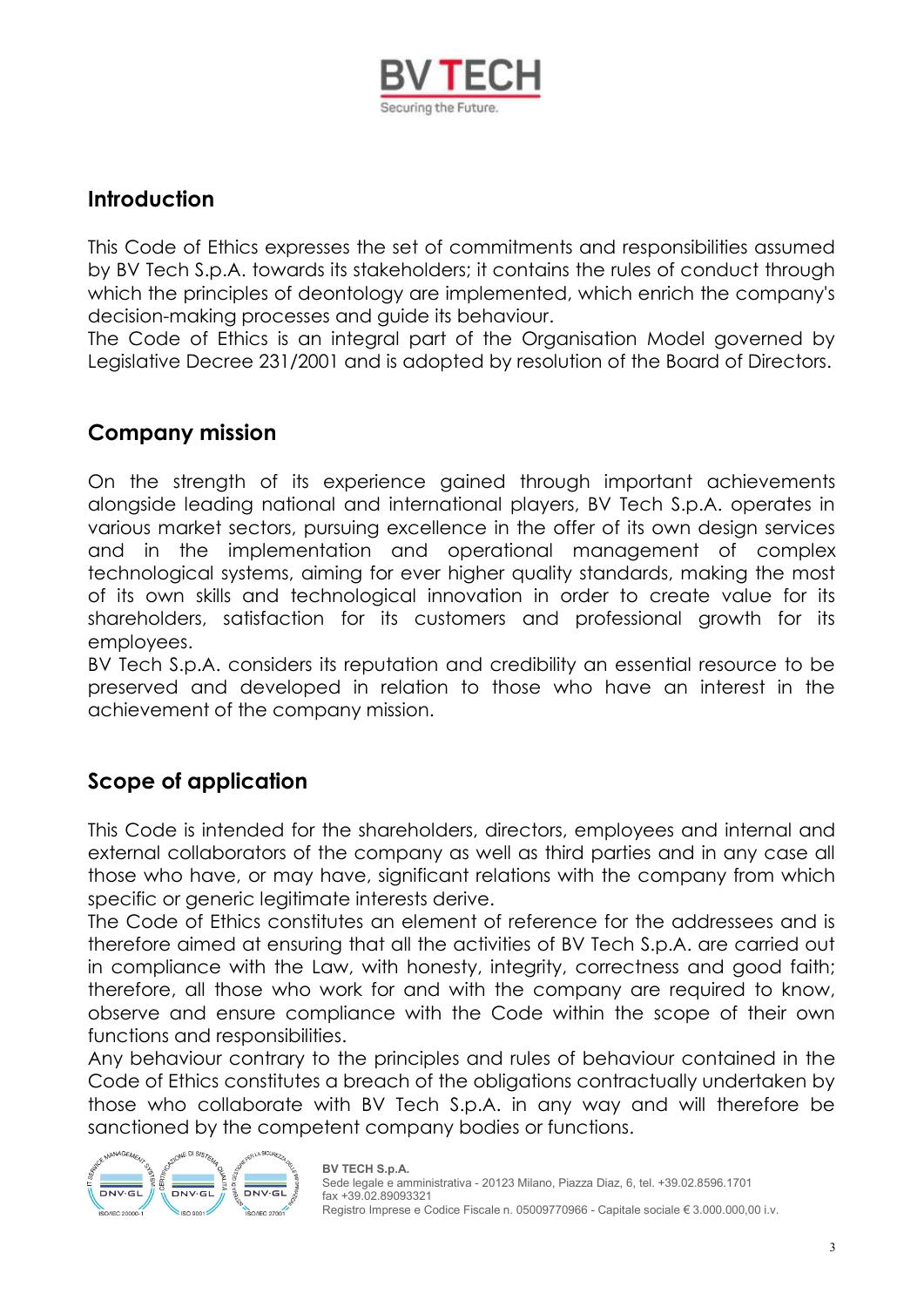

# <span id="page-3-0"></span>**Values and guiding principles**

BV Tech S.p.A.:

- promotes the enhancement of human resources through professional development and participation in the company's objectives, paying attention to the needs and legitimate expectations of internal and external stakeholders, in order to improve the climate of belonging and the degree of satisfaction;

- pursues, with fairness and transparency, the objectives of efficiency, effectiveness and economy of management systems to increase the levels of profitability and competitiveness of the company and to achieve, through constant updating, the current standards of innovation;

- pursues corporate objectives by recognising the centrality of the needs of external and internal stakeholders, as well as their expectations;

- endeavours to ensure that all actions, operations, transactions and in general the behaviour of corporate bodies, staff and collaborators in relation to the activities carried out in the exercise of their duties and responsibilities are marked by the utmost honesty, impartiality, confidentiality and transparency.

In particular, BV Tech S.p.A:

- complies with all policies envisaged by law and of a corporate nature;

- favours open and transparent communication on its activities, always respecting confidentiality;

- guarantees working conditions that safeguard the health and safety of its employees;

- creates equal opportunities for employees;

- does not allow and prevents any kind of discrimination on grounds of age, disability, ethnicity, gender, marital status, religion and sexual orientation;

- avoids conflicts of interest;
- does not allow company assets to be used for unauthorised personal gain;

- is committed to providing its customers with the most reliable and efficient solutions;

- protects acquired information;

- does not seek, pay or accept bribes or improper personal advantages;

- guarantees that all decisions are taken on the basis of the company's principles and values.

So that the above does not remain a mere statement of principles but is translated into behaviour and conduct that is immanent in the company, all the addressees of this Code of Ethics are required to live and work in the working environment, applying the above principles ethically and honourably.

# <span id="page-3-1"></span>**Guiding principles in detail**

### <span id="page-3-2"></span>**Honesty**

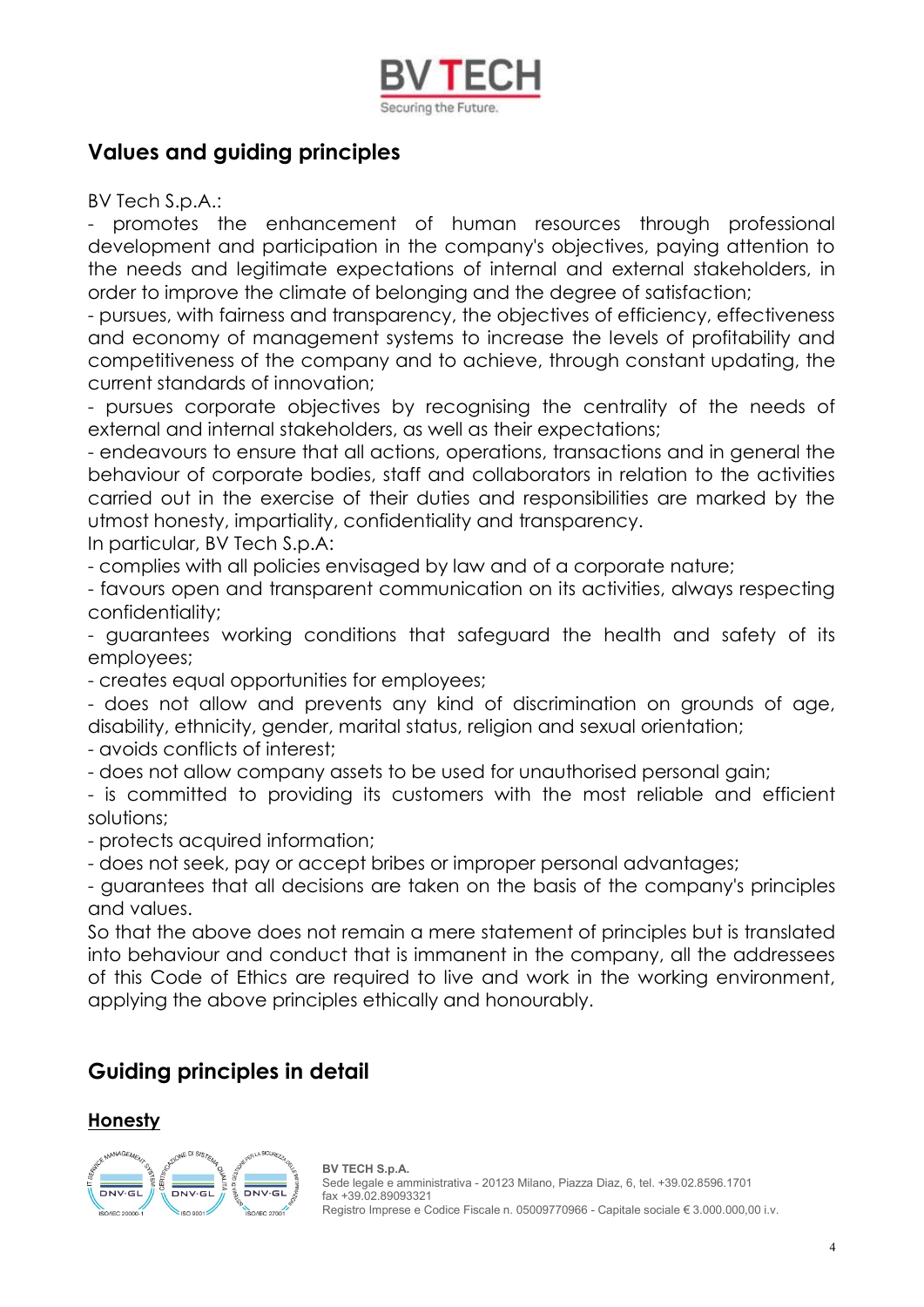

Within the scope of their activities, the directors, employees and collaborators, however named, of BV Tech S.p.A. are obliged to comply with the laws in force, the Code of Ethics and all internal procedures and regulations. It is in the primary interest of the company that company objectives are achieved in compliance with all current reaulations.

### <span id="page-4-0"></span>**Impartiality**

In defining company strategies and in taking any decision or line of conduct, any form of discrimination based, in particular, on race, nationality, sex, religious beliefs, age, health, political or trade union opinions shall be avoided. Professional development and management of employees are based on the principle of equal opportunities; recognition of the results achieved, professional potential and skills expressed by people are the essential criteria for career and salary advancement, in continuous and systematic comparison with the market, ensuring transparency on the evaluation method and communication methods.

### <span id="page-4-1"></span>**Commitment to improvement**

Collaborators commit themselves to BV Tech S.p.A. to give the best of their professional skills and to continuously improve them with the tools offered by the Company. The Company undertakes to provide adequate tools and opportunities for professional growth.

### <span id="page-4-2"></span>**Confidentiality**

BV Tech S.p.A. ensures the confidentiality of the information in its possession and refrains from searching for confidential data, except in the case of conscious authorisation by the interested parties and, in any case, always in compliance with the legal regulations in force, ensuring that its employees and collaborators use the confidential information acquired as a result of their relationship with the company exclusively for purposes connected with the exercise of their own function.

### <span id="page-4-3"></span>**Absence of conflict of interest**

The exponents of BV Tech S.p.A. ensure that every business decision is taken in the interest of the company, avoiding any situation of conflict of interest between personal or family economic activities and roles and positions held in the Company that could affect their independence of judgement and choice. To this end, the Directors must comply with the obligations set forth in Article 2391, first paragraph, of the Italian Civil Code.

Therefore, a Director who has, on his own behalf or on behalf of third parties, an interest in a given transaction that conflicts with that of the Company, must inform

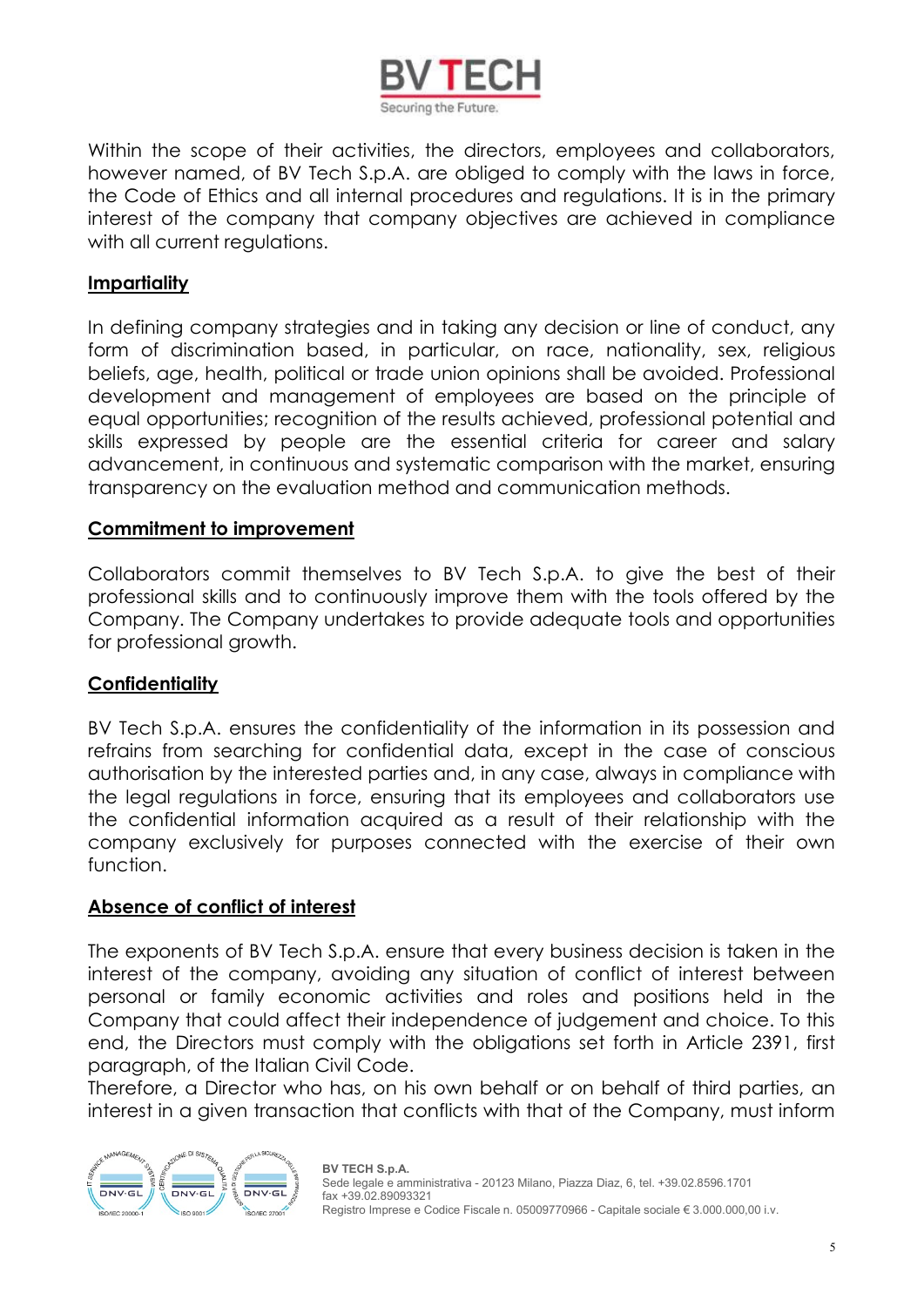

the other Directors and the Board of Statutory Auditors, and must abstain from participating in resolutions concerning the transaction itself.

The Company's employees must avoid situations that may create either real or potential conflicts of interest between personal and corporate activities: transparency, trust and integrity are values that must be respected in all cases.

Moreover, no employee of the company may obtain personal advantages in relation to the activity carried out on behalf of the company.

Where situations of potential conflict may arise, it is mandatory to inform one's superior in order to resolve the issue.

### <span id="page-5-0"></span>**Transparency and completeness of information**

In preparing communications, reports, prospectuses and notices addressed to Public Authorities, the market, customers, suppliers and its own employees and collaborators, the company shall abide by principles of transparency and completeness in order to ensure full compliance with the regulations in force. The financial, accounting and management evidence and any other communication that the company issues to third parties meet the requirements of truthfulness, completeness and accuracy.

### <span id="page-5-1"></span>**Company assets**

Each employee shall act with due diligence to protect the company's resources, through responsible behaviour and in line with the operating procedures established to regulate their use.

In particular, each employee shall scrupulously use the resources entrusted to him/her or for which he/she is responsible, avoiding improper uses that may be harmful or, in any case, in contrast with the interests of the company or with the regulations in force.

No improper use by employees of company assets to obtain unauthorised advantages is permitted; the company will not tolerate fraud, theft, negligent losses or waste to the detriment of such assets.

### <span id="page-5-2"></span>**Gifts**

Employees may not derive improper personal benefits for themselves and their families from their relationship with BV Tech S.p.A.. Furthermore, it is not permitted to accept all gifts that could give rise to any obligation.

### <span id="page-5-3"></span>**Money donations**

Employees and collaborators are prohibited from giving or accepting money to obtain or reciprocate orders, services or benefits, including financial ones. All those

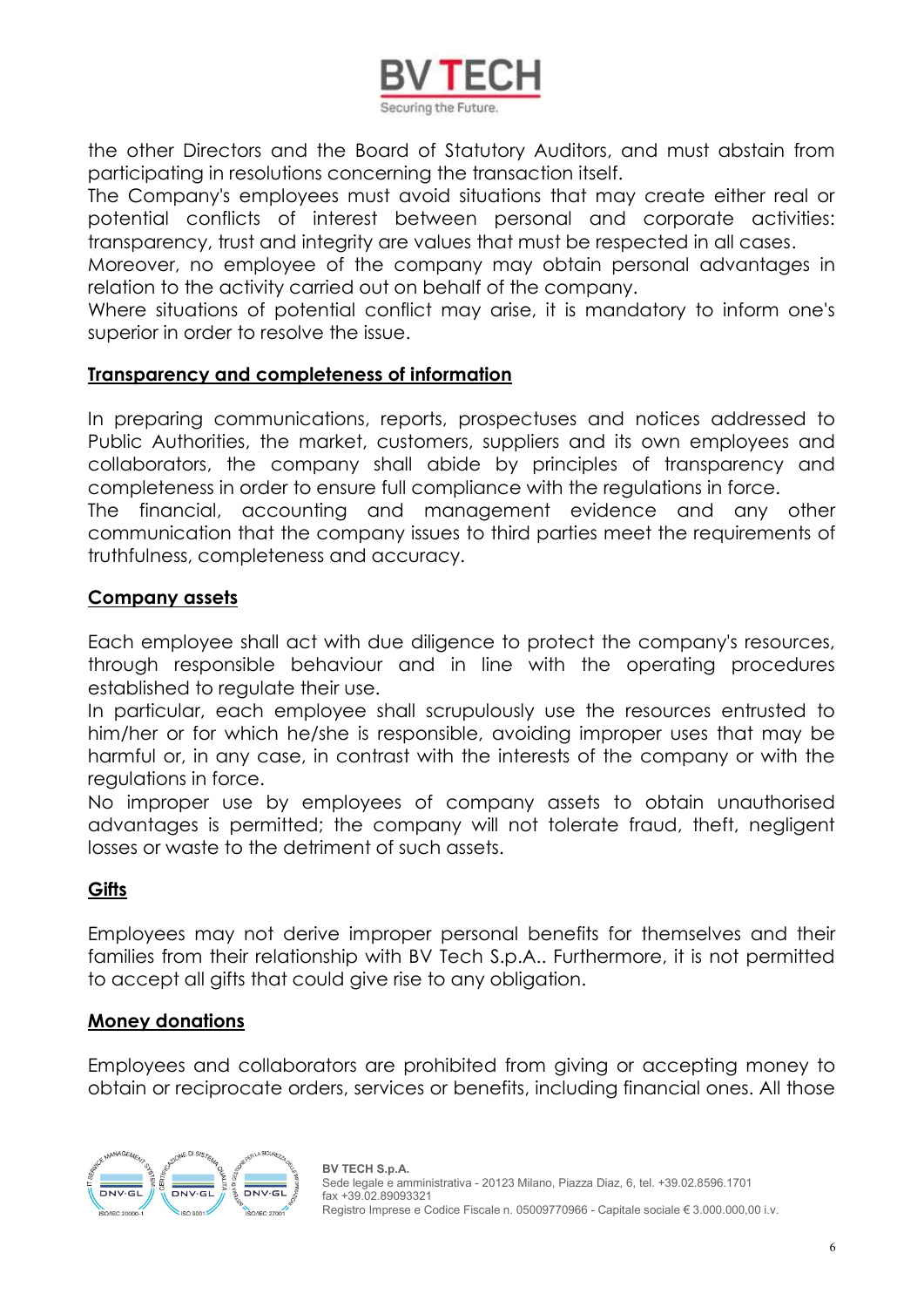

who work for the company shall immediately report any occasion of request or offer of money.

### <span id="page-6-0"></span>**Competition**

The company advocates a model of open and fair competition, rejects ethically dubious practices and does not use information acquired from illegal activities to the detriment of competitors or other market players.

The company, its employees and collaborators in general are therefore committed to full compliance with competition and market protection laws in any jurisdiction, and to cooperating with market regulators.

No employee and/or collaborator may be involved in initiatives or contacts with competitors (by way of non-exhaustive example: agreements on prices or quantities, production limitations, connection agreements, etc.) that may appear to violate competition and market protection laws.

### <span id="page-6-1"></span>**Processing of information**

All information available to BV Tech S.p.A. is processed in compliance with the confidentiality and privacy of the subjects concerned.

In this regard, specific procedures for the protection of information are defined and continuously updated.

There is an internal organization responsible for handling information, which manages roles and responsibilities in this regard and classifies information according to levels of criticality.

Furthermore, BV Tech S.p.A. prohibits top management, employees, consultants of the Company and third parties who operate in the name and on behalf of the Company from:

- expose material facts that are not true;

- omit information, the disclosure of which is required by law, on the economic and financial situation of the Company;

- hiding data or information in such a way as to mislead the recipients thereof;

- preventing or in any case hindering the performance of the control activities legally attributed to Shareholders, other corporate bodies or competent supervisory authorities.

With regard to the use and protection of its customers' information, professional ethics obliges the Shareholders, employees and collaborators of the Company to protect the confidentiality of such information both during the assignments and after their conclusion, except for the cases when the information is not available. after their conclusion, except for communications required by law.

### <span id="page-6-2"></span>**Relations with the judicial authorities**

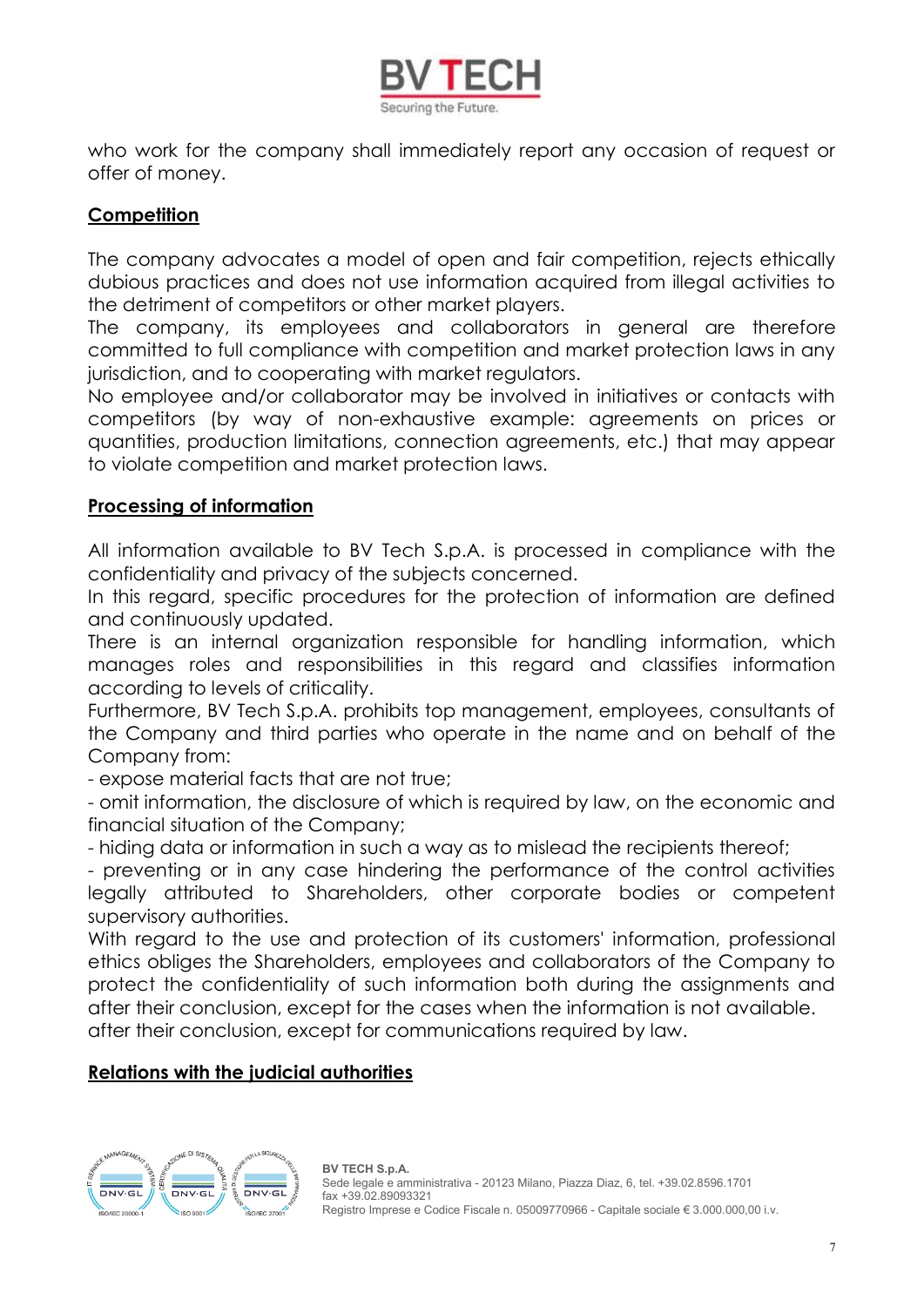

The relations that BV Tech S.p.A., in the person of its legal representatives whose powers are conferred by proxy by the Board of Directors or by special ad hoc power of attorney, has with the Judicial Authorities, as well as the depositions of stakeholders relating to issues concerning the company, shall be marked by respect for the truthfulness of the information provided in the testimonies.

# <span id="page-7-0"></span>**Criteria of conduct**

### <span id="page-7-1"></span>**Relations with Shareholders**

### <span id="page-7-2"></span>Corporate Governance

The Company adopts a system of Corporate Governance in compliance with the law. It is based on the presence of a Board of Directors on which the powers of administration of the company are conferred. The Board of Directors identifies and regularly appoints Managing Directors who operate in accordance with and in compliance with the principles contained in this Code of Ethics.

### <span id="page-7-3"></span>Shareholders' meeting

The shareholders' meeting is the privileged place for the establishment of a fruitful corporate dialogue.

To this end, the regular participation of the directors and the Board of Statutory Auditors in the proceedings of the meeting is ensured.

### <span id="page-7-4"></span>Board of Directors

The Board of Directors oversees the fulfilment of the Company's Mission, the strategic choices, the Company's policies and the definition of the Company's objectives.

The Directors are required to supervise compliance with the regulations in force, bringing their professionalism to the Company and operating with the utmost diligence.

The Board of Directors is responsible for the functions and inherent responsibilities regarding strategic and organisational guidelines, as well as verifying the existence of the controls necessary to guarantee the correctness and legitimacy of BV Tech S.p.A.'s operations.

In this context, the Board of Directors

- examines and approves operations of significant economic, equity and financial importance with strategic relevance, in accordance with the provisions of the Articles of Association, or if carried out with related parties or otherwise characterised by a potential conflict of interests

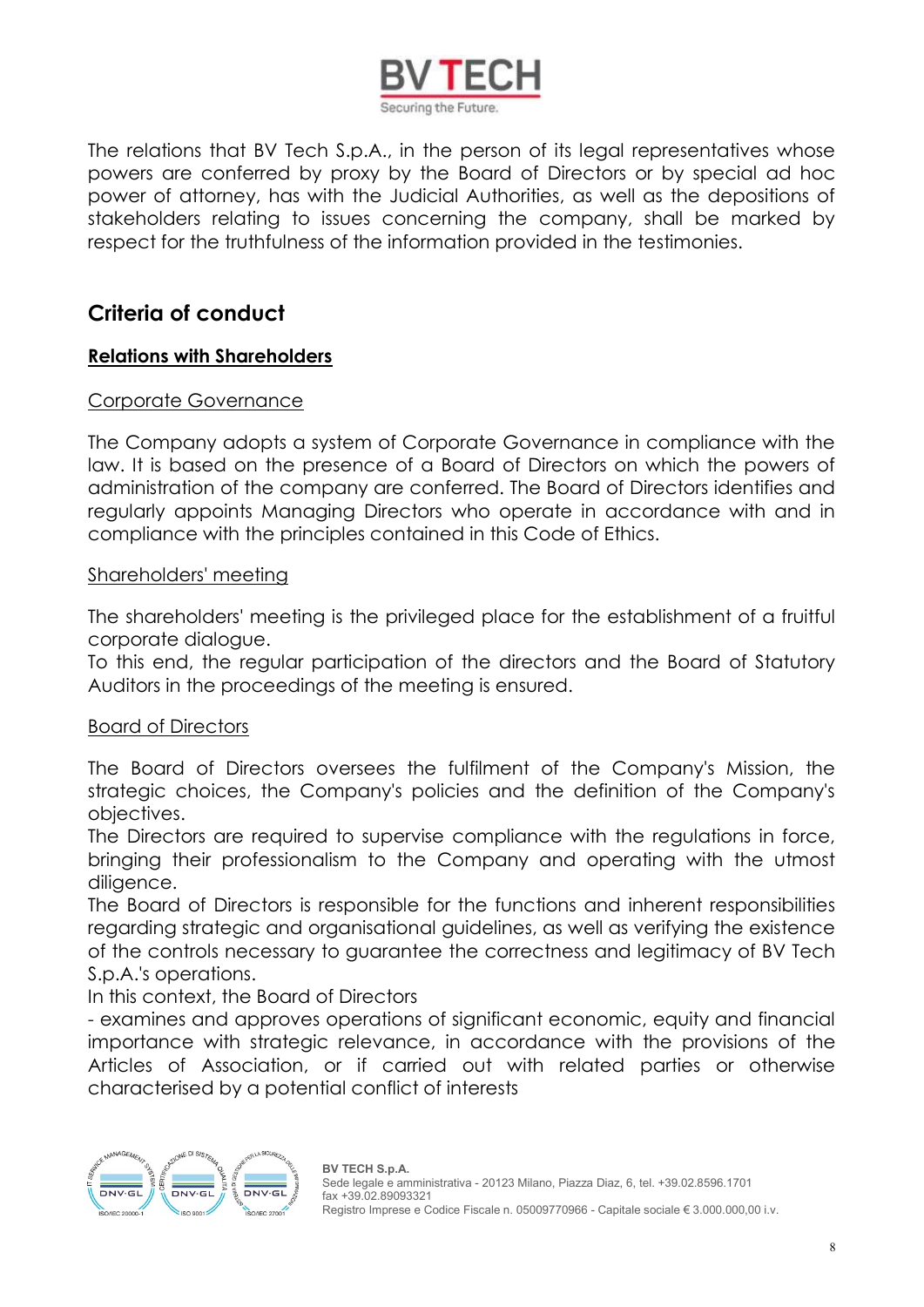

- determines the criteria for the management and coordination of the Company's activities; in this context, it assesses the adequacy of the Company's general organisational, administrative and accounting structure, with particular reference to internal controls and the management of conflicts of interest;

- assigns and revokes powers to Managing Directors and Personnel, defining their limits and methods of exercise;

- periodically receives comprehensive information on the activities carried out by the delegated bodies.

The Board of Directors reports quarterly to the Board of Statutory Auditors on the activities carried out.

### <span id="page-8-0"></span>Board of Statutory Auditors

The Board of Statutory Auditors, within the scope of the tasks entrusted to it by law, supervises, with the help of the internal control structure, the Board of Directors' compliance with current regulations.

### <span id="page-8-1"></span>Internal Control System

The Board of Directors is responsible for the Internal Control System, for which it sets the guidelines and verifies the completeness, functionality and adequacy. To this end, the Board defines the guidelines of the internal control system, so that the main risks concerning the company are correctly identified, as well as adequately measured, managed and monitored, determining criteria for the compatibility of such risks with a healthy and correct management of the company.

The company's activity is continuously monitored and inspired by criteria of effectiveness, efficiency and cost-effectiveness.

### <span id="page-8-2"></span>Control Body - pursuant to Article 6 of Legislative Decree No. 231/2001 -

In compliance with the provisions of art. 6, letter b, of the Decree, BV Tech S.p.A., immediately after adopting the organisational Model, appointed a collegial Supervisory Body, which reports directly to the management body.

The Supervisory Body has the following characteristics:

a) autonomy and independence

b) professionalism;

c) continuity of action. The Supervisory Board carries out the activities necessary for the supervision of the Model on a continuous basis, with adequate commitment and with the necessary powers of investigation; it is a structure referable to the Company, so as to ensure due continuity in the supervisory activity; it takes care of the implementation of the Model and ensures that it is constantly updated; it does not carry out operational tasks that may condition and contaminate the overall view of the Company's activity that is required of it.

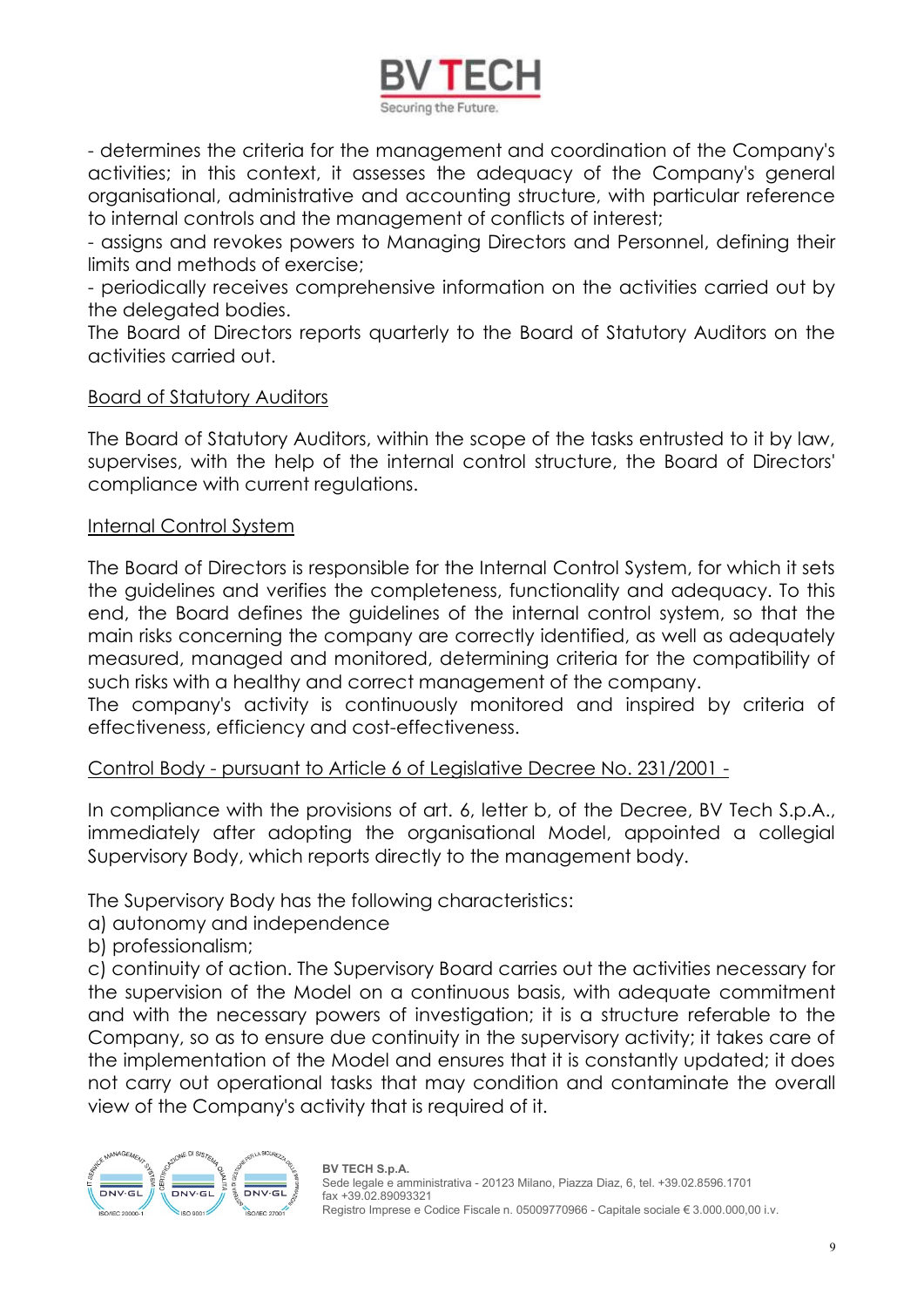

The Supervisory Board is responsible, among other things, for :

a) to ensure that the recipients of the Organisational Model and the Code of Ethics observe the provisions contained therein (function of inspection and repression of offences);

b) to check that the results achieved by the application of the Model with regard to the prevention of offences and to assess the need or simply the advisability of adapting the Model and/or the Code of Ethics to new regulations or to new company requirements (function of prevention of offences);

c) promote initiatives, urging the Board of Directors or other competent corporate body, to disseminate knowledge and effective understanding of the Model among employees and collaborators by preparing internal documentation (instructions, clarifications, updates) or specific training seminars;

d) coordinate with the heads of the various corporate functions for the control of activities in areas at risk and discuss with them all issues relating to the implementation of the Model (e.g. definition of standard clauses for contracts, organisation of courses for personnel, etc.). In particular, the Supervisory Board shall coordinate with the competent departments in the Company for the various specific profiles;

e) report any violation or behaviour contrary to the Organisational Model or the Code of Ethics.

The Supervisory Board is obliged to immediately inform both the Board of Statutory Auditors or another equivalent control body, and the Board of Directors, if the violation concerns the top management of the Company.

In order to facilitate the activity of the Supervisory Board, any information, communication and documentation, even if coming from third parties, concerning the implementation of the Model shall be forwarded to the Supervisory Board in the manner laid down in the control procedures.

Employees and corporate bodies shall report to the Supervisory Board any news relating to the commission, or reasonable belief of the commission, of the Offences or news of conduct not in line with the Code of Ethics or the Model. Failure to report will constitute a disciplinary offence.

Employees with the title of executive shall be obliged to report to the Supervisory Board any violations of the Model committed by Employees reporting to them hierarchically, as well as any violations committed by other executives and/or apical subjects.

Consultants and collaborators in general shall be required to make reports on the commission, or the reasonable belief of commission, of the Offences within the limits and in the manner which, where possible, shall be provided for in the contract.

Reports shall be made in writing and not anonymously and may relate to any violation or suspected violation of the Model and the Code of Ethics.

Reports acquired by the Supervisory Board shall be processed, in accordance with the Code of Ethics, in such a way as to ensure:

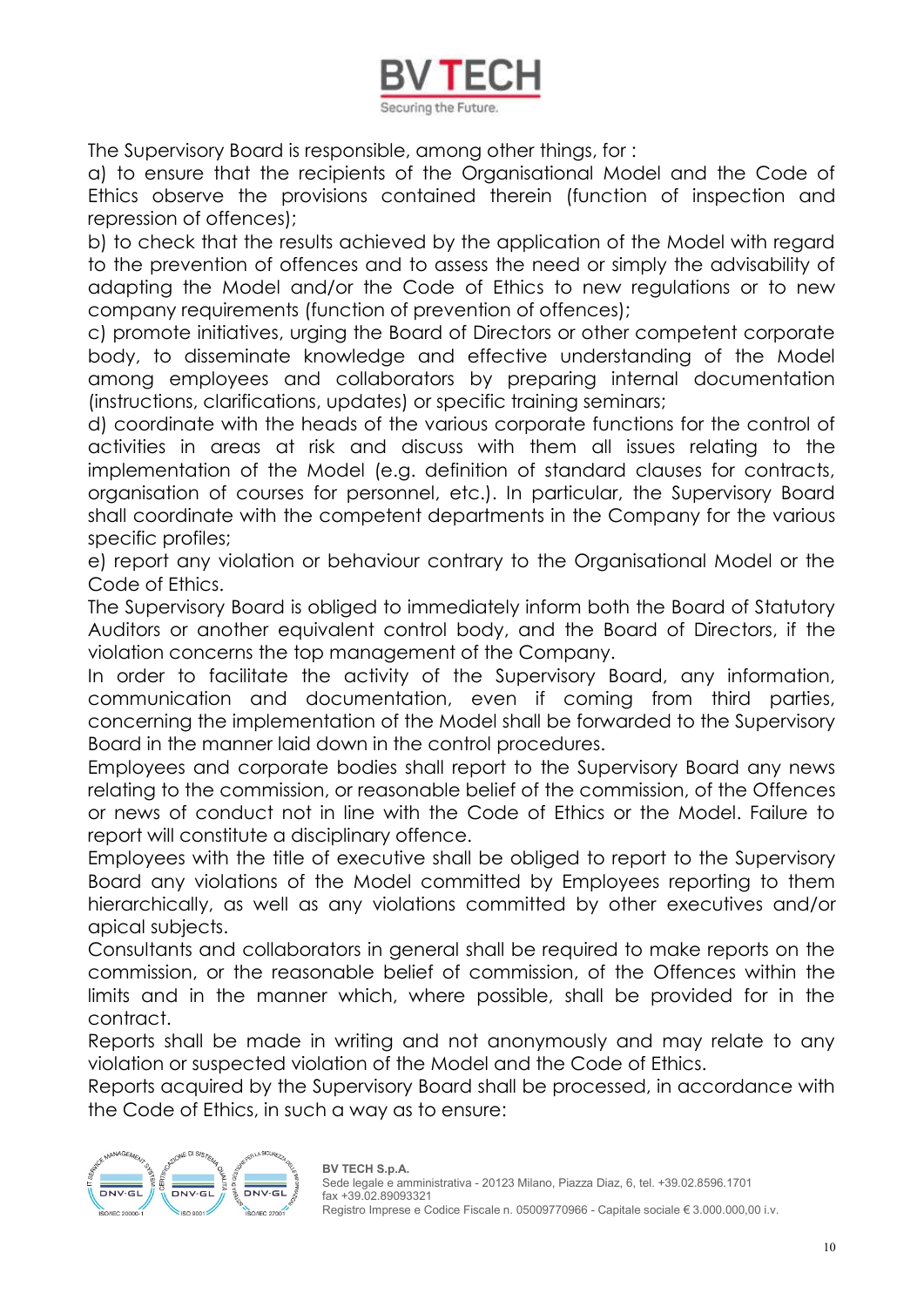

(a) respect for the person, human dignity, the right of defence and confidentiality, and to avoid any form of retaliation, penalisation or discrimination against whistleblowers;

(b) the protection of the rights of entities/companies and persons in relation to whom reports have been made in bad faith and which prove to be unfounded.

### <span id="page-10-0"></span>**Relations with customers**

Relations with customers must be based on loyalty, transparency and confidentiality, and characterised by courtesy and professionalism, in order to consolidate the relationship of trust with customers and promote the image of BV Tech S.p.A. among the public.

The staff, within the scope of their own competences, must always keep themselves informed and up to date in order to offer the customer satisfactory answers and encourage informed choices.

In this perspective, it is the responsibility of the employees in charge of customer relations to provide information as clear, complete and understandable as possible to the interlocutor.

The quality of the service rendered and the level of customer satisfaction are also constantly checked through the structure responsible for collecting and providing adequate feedback on customer complaints and assessing customer loyalty.

BV Tech S.p.A. has identified and defined company processes aimed at monitoring

- customer satisfaction by assessing the loyalty index, made up of the trend of turnover volumes of "significant customers" (understood as customers to whom a turnover of more than 10% of the company's total turnover is attributed)

- the trend in complaints

- the trend in "non-conformities" detected in the company, through the updating of a dedicated file, in order to assess compliance with the quality standards of the products offered.

The data collected and recorded is analysed periodically in order to identify and make continuous improvements to the effectiveness and quality of the quality standard.

Following the analysis of the data BV Tech S.p.A. outlines preventive and corrective actions aimed at eliminating the causes of non-compliance and preventing their repetition.

In choosing the subjects with whom to entertain business relations, the personnel in charge shall refuse any form of internal or external conditioning aimed at

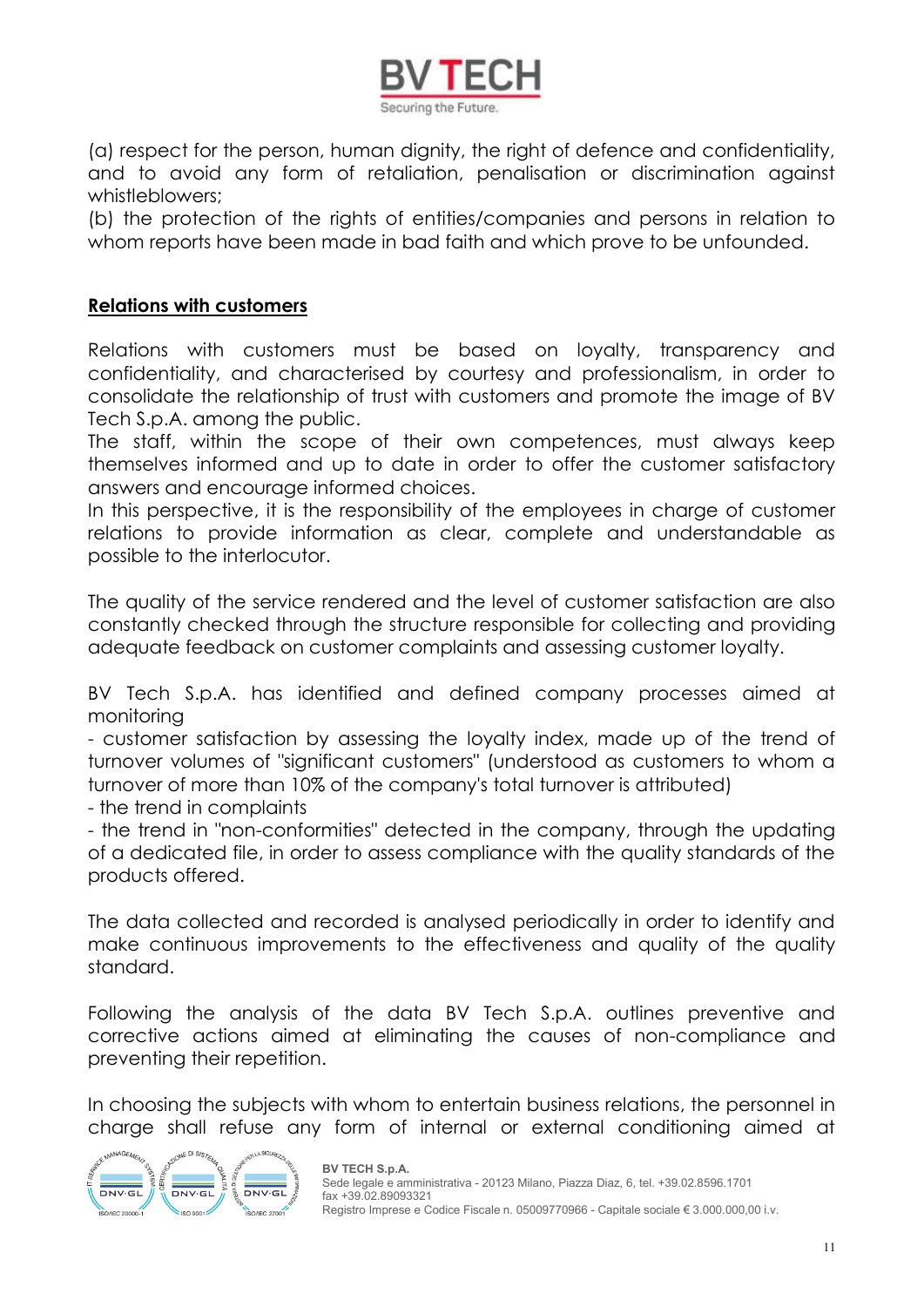

influencing their decisions in a way that does not comply with the interests of the company or with the principles of correctness and transparency set out in the Code of Ethics.

### <span id="page-11-0"></span>**Relations with suppliers**

BV Tech S.p.A. applies the same principles to suppliers that must characterise commercial relations with customers, verifying in particular the quality of the service rendered and the methods of carrying it out, giving priority in the assignment of orders to companies committed to compliance with the regulations in force concerning the safeguarding and protection of the environment, safety in the workplace, protection of the right to privacy, compliance with tax and social security regulations.

Suppliers play a fundamental role in improving the Company's overall competitiveness. Suppliers are therefore selected who have the best characteristics in terms of quality, innovation, cost, service, continuity and ethics. Company employees are asked, in fact, to select suppliers also on the basis of the Ethical Principles developed in this Code, and any conduct by a supplier that does not comply with or is contrary to the Ethical Principles of the code is promptly reported to the Company.

Also in relation to suppliers, BV Tech S.p.A. has defined specific corporate processes aimed at monitoring the supplier's compliance with corporate standards and principles; on the basis of a computerised registry analysis of the supplier, the Company can promptly assess the possibility of issuing, also in this case, appropriate preventive actions.

### <span id="page-11-1"></span>**Relations with employees**

Relations with employees are regulated by specific contracts, in fulfilment of which BV Tech S.p.A. provides all the information necessary to define the characteristics of the tasks and activities to be performed, the regulatory elements that govern the relationship established and the remuneration due.

All BV Tech S.p.A. employees must act loyally in order to comply with the obligations assumed when signing the employment contract, ensuring the services required and conforming their conduct to compliance with the law, the Articles of Association, the Supervisory Regulations, the regulations and internal rules, the employment contracts, the category and company codes of conduct, and the Code of Ethics.

Personnel to be recruited are evaluated on the basis of the correspondence of the candidates' profiles with those expected and with the specific needs of the Company, respecting equal opportunities and without any kind of discrimination.

When the collaboration begins BV Tech S.p.A. provides the employee/collaborator with a summary, "Summary Document", relating to the regulations pursuant to

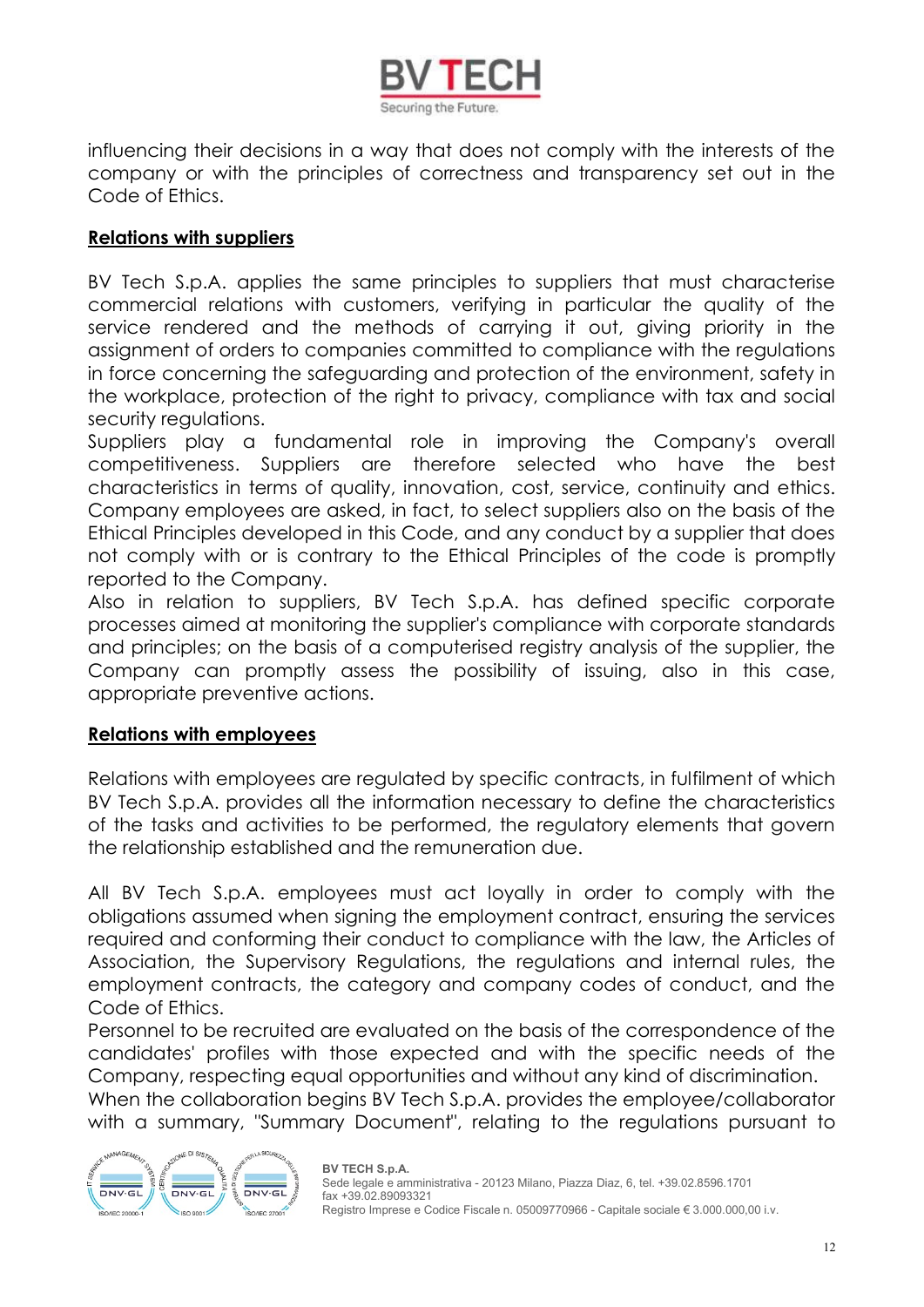

Legislative Decree 231/2001 and to the Organizational Model, as well as a copy of the Code of Ethics. All employees are always able to consult the Organisational Model, in its updated versions, on the intranet and the Code of Ethics by accessing the website www.bv-tech.it or by requesting a hard copy from the personnel secretariat.

Human resources are an indispensable element for the existence, development and success of any company; for this reason the management of BV Tech S.p.A., at every level, must take care of the personal and professional growth of employees, expressing the relative evaluations with competence, impartiality and professionalism and in a constructive manner.

Each manager is required to enhance the professionalism and working time of subordinate personnel, requesting performances consistent with the performance of their duties, and in compliance with corporate procedures.

In order to guarantee the maximum professionalism and competence of its employees, the company takes care of their updating and training to encourage their growth and development, in the interests of the company and the work position of the individual.

For this purpose, BV Tech S.p.A. prepares, through a special structure appointed for this purpose, institutional training courses aimed at all employees, and courses aimed at satisfying specific professional development needs.

### <span id="page-12-0"></span>**Protection of the individual**

The company is committed to creating a working environment that is adequate from the point of view of safety and psycho-physical health, combating discriminatory behaviour or behaviour detrimental to personal dignity and, in particular, all forms of harassment.

With a view to better protecting the health of the workplace, a ban on smoking on company premises has been introduced, in accordance with internal regulations, both for employees (for whom compliance with this ban is therefore part of their normal employment obligations) and for external collaborators, consultants and, in any case, all persons visiting the General Management offices. All staff must scrupulously comply with internal health and safety regulations, refraining from conduct that is potentially harmful to their own and others' health and physical integrity, and reporting any dangerous situations or violations of internal regulations to their superiors or to the competent company structures.

Employees' personal data are processed in compliance with the regulations dictated by Legislative Decree 196/03 and subsequent additions and updates, including through operating standards that specify the type of information received and the relative processing and storage methods.

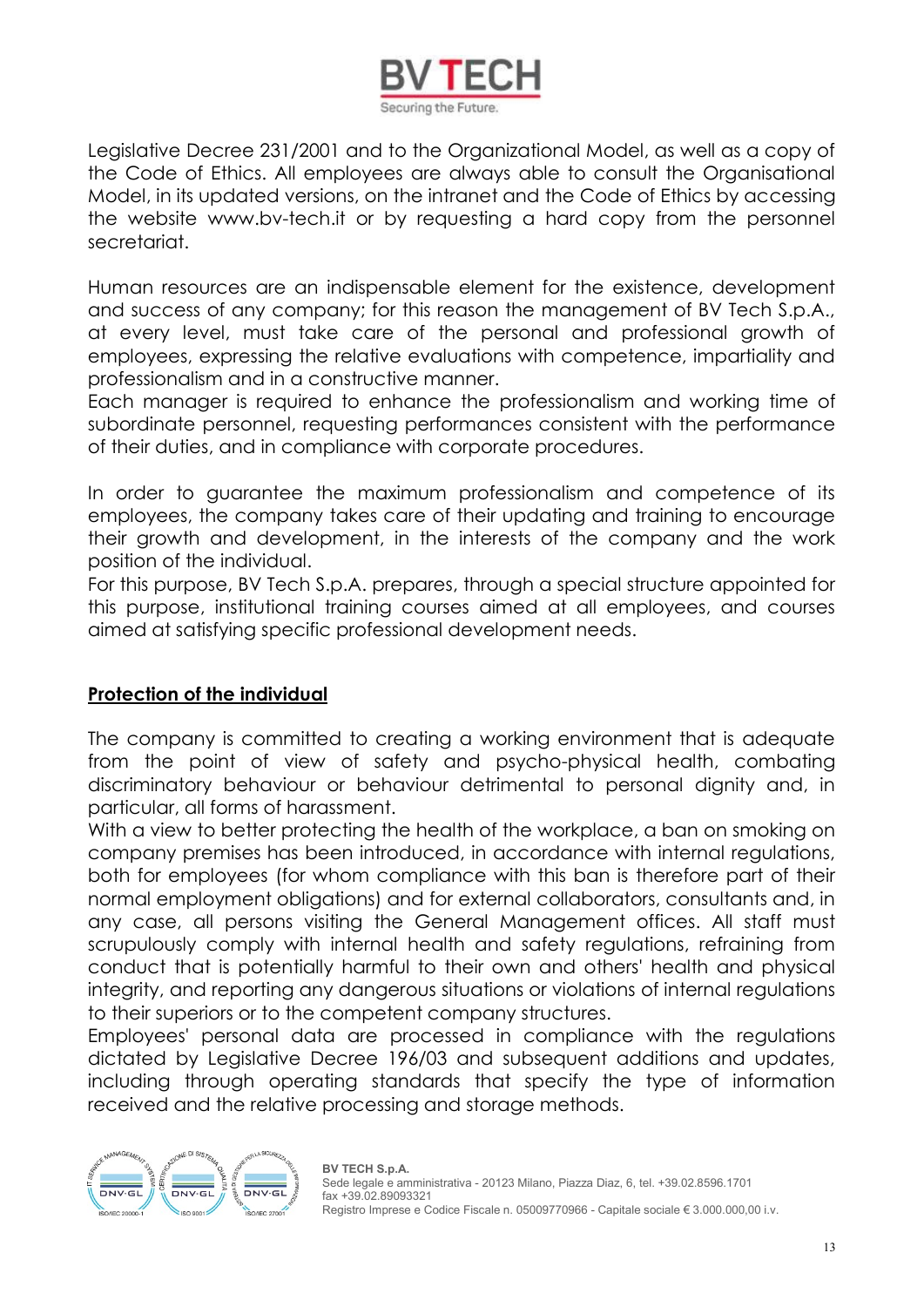

BV Tech S.p.A. employees must avoid carrying out operations in conflict of interest, promptly informing their own contacts or superiors of any relations (kinship, affinity, etc.) with counterparties with whom relations may be initiated or managed on behalf of BV Tech S.p.A.; in this case, the persons concerned must refer all decisions on the matter to superior bodies or grades, and in no case take part in the presentation of operations even in potential conflict.

The same discipline also applies to Senior Management and Directors.

As far as computer applications are concerned, each employee is required to scrupulously observe the provisions of the corporate security policies for the protection and control of computer systems.

Employees must know and implement the provisions of the company's information security policies to ensure the integrity, confidentiality (privacy) and availability of information.

They are required to process their documents using clear, objective and exhaustive language, allowing for any verifications by colleagues, managers or authorised external parties.

### <span id="page-13-0"></span>**Relations with external collaborators**

External collaborators are required to observe the principles contained in this Code; in general, the provisions relating to employees set out in the previous point "Relations with employees" also apply, insofar as they are compatible, to relations with external collaborators.

### <span id="page-13-1"></span>**Relations with Public Administrations**

Relations with Public Administrations are kept by the persons appointed for this purpose by internal regulations.

In any case, the behaviour of the Corporate Bodies, employees and collaborators of BV Tech S.p.A. towards the Public Administration must be inspired by the utmost correctness, transparency and linear behaviour.

In this context, the logic of conditioning the decisions of the counterparty, in any form expressed or implemented, aimed at influencing decisions in favour of BV Tech S.p.A. or at requesting or obtaining favourable treatment, shall be refused.

BV Tech S.p.A. rejects any behaviour that may be interpreted as a promise or offer of payments, goods or other benefits of various kinds in order to promote and favour interests and gain an advantage.

BV Tech S.p.A. is committed to avoiding any form of gift to public officials or those in charge of a public service, of any kind, Italian or foreign, or to their family members, even through an intermediary, that could influence independence of judgement. Any employee who directly or indirectly receives proposals of benefits from public officials or persons in charge of a public service or employees of any